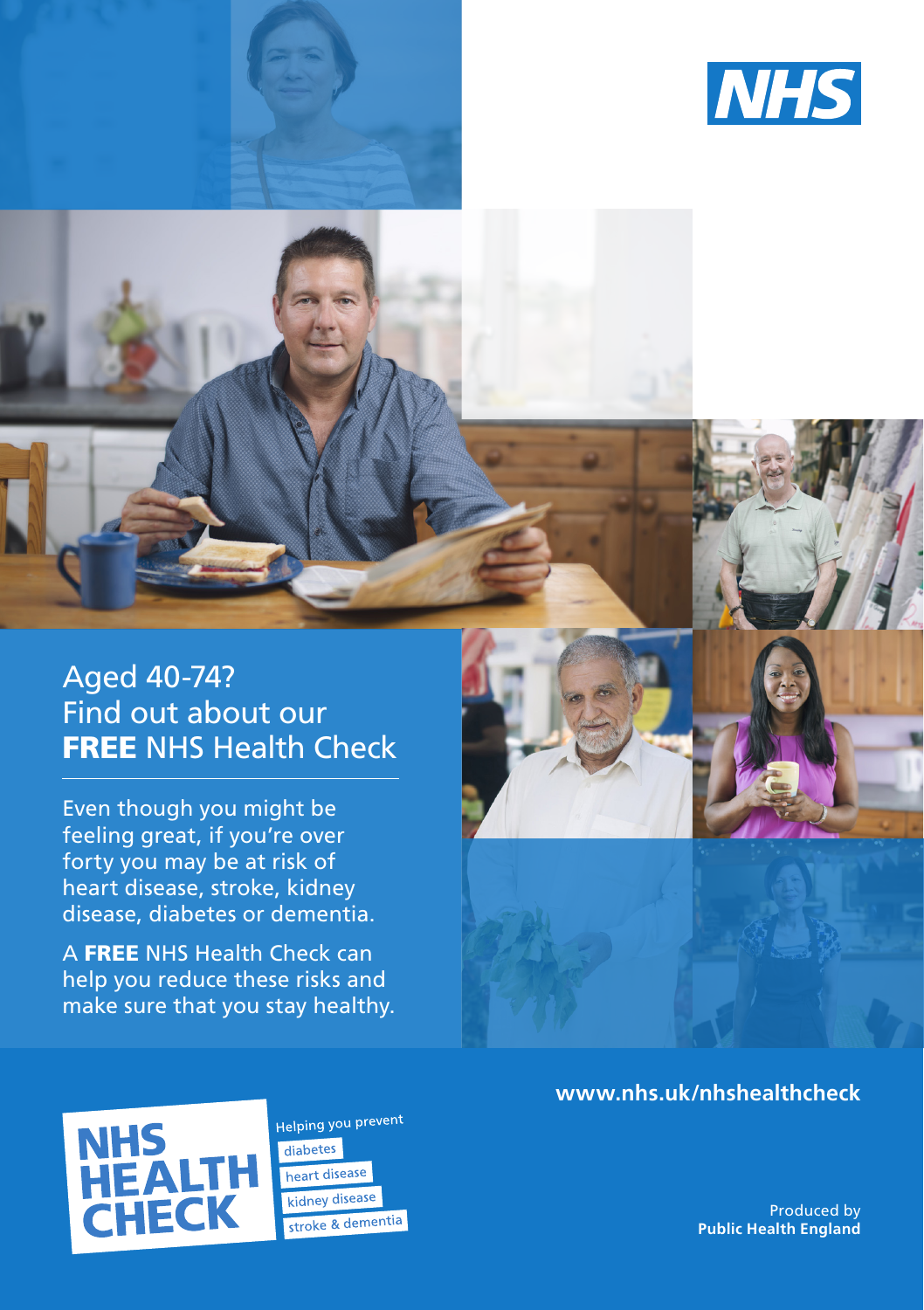## **Working together to improve your health**

Everyone is at risk of developing heart disease, stroke, diabetes, kidney disease and some forms of dementia. The good news is that these conditions can often be prevented – even if you have a history of them in your family. Have your free NHS Health Check and you will be better prepared for the future and be able to take steps to maintain or improve your health.

### **Why do I need an NHS Health Check?**

We know that your risk of developing heart disease, stroke, type 2 diabetes, kidney disease and dementia increases with age. There are also certain things that will put you at even greater risk.

These are:

- **•** being overweight
- **•** being physically inactive
- **•** not eating healthily
- **•** smoking
- **•** drinking too much alcohol
- **•** high blood pressure
- **•** high cholesterol.

Both men and women can develop these conditions, and having one could increase your risk of developing another in the future.

• In the brain a blocked artery or a bleed can cause a stroke.

- **•** In the heart a blocked artery can cause a heart attack or angina.
- **•** The kidneys can be damaged by high blood pressure or diabetes, causing chronic kidney disease and increasing your risk of having a heart attack.
- **•** Being overweight and physically inactive can lead to type 2 diabetes.
- **•** If unrecognised or unmanaged, type 2 diabetes could increase your risk of further health problems, including heart disease, kidney disease and stroke.

## **Is there anything to be worried about?**

The NHS Health Check has the potential to reduce your chances of developing certain conditions, and many people find it beneficial. However, it is your choice whether or not you take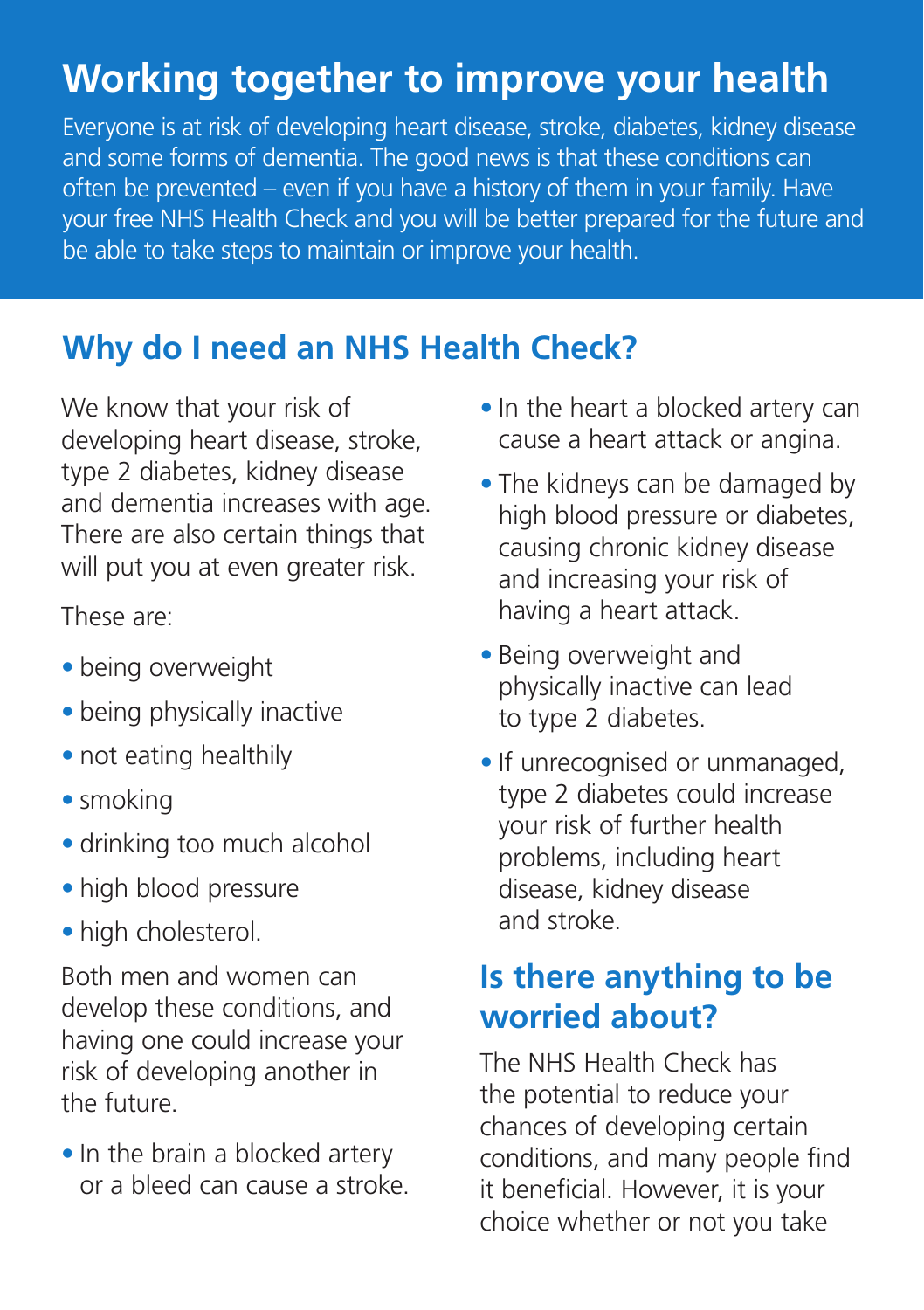Even if you're feeling well, it's worth having your NHS Health Check now. We can then work with you to lower your chances of developing these health problems in the future.

up the offer of a free NHS Health Check. Some people might be worried about the check and the impact of the results on their lifestyle. If you do have any concerns you can discuss them when you attend your check.

## **What happens at the check?**

This check is to assess your risk of developing heart disease, type 2 diabetes, kidney disease and stroke.

- **•** The check will take about 20–30 minutes.
- **•** You'll be asked some simple questions. For example, about your family history and choices which may put your health at risk.
- **•** We'll record your height, weight, age, sex and ethnicity.
- **•** We'll check your blood pressure and cholesterol.

## **What happens after the check?**

We will discuss how you can reduce your risk and stay healthy.

- **•** You'll be taken through your results and told what they mean. Some people may be asked to return at a later date for their results.
- **•** You'll be given personalised advice on how to lower your risk and maintain a healthy lifestyle.
- **•** Some people with raised blood pressure will have their kidneys checked through a blood test.
- **•** Some people may need to have another blood test to check for type 2 diabetes. Your health professional will be able to tell you more.
- **•** Treatment or medication may be prescribed to help you maintain your health.